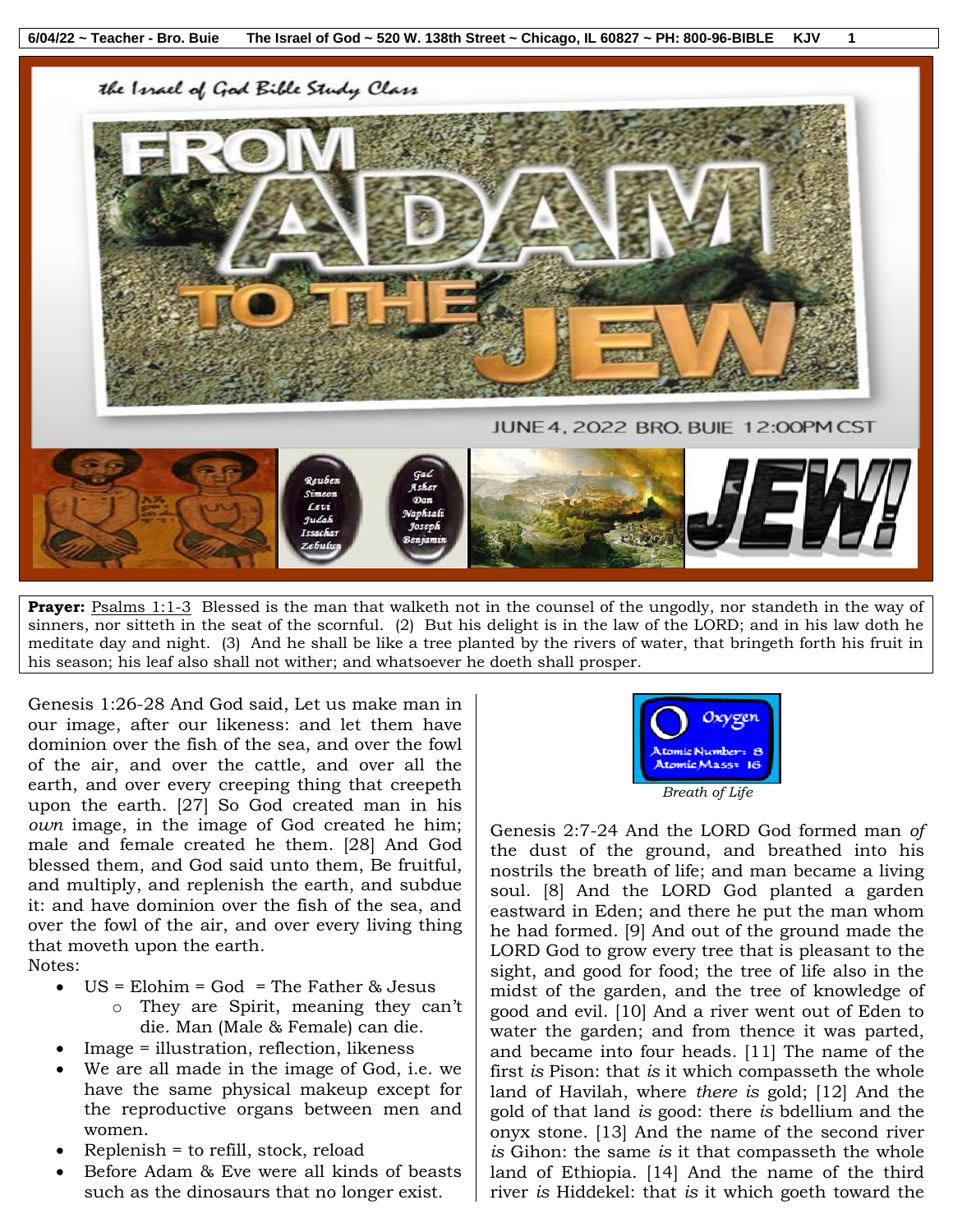|  | $6/04/22$ ~ Teacher - Bro. Buie The Israel of God ~ 520 W. 138th Street ~ Chicago, IL 60827 ~ PH: 800-96-BIBLE KJV |  |  |
|--|--------------------------------------------------------------------------------------------------------------------|--|--|
|--|--------------------------------------------------------------------------------------------------------------------|--|--|

east of Assyria. And the fourth river *is* Euphrates. [15] And the LORD God took the man, and put him into the garden of Eden to dress it and to keep it. [16] And the LORD God commanded the man, saying, Of every tree of the garden thou mayest freely eat: [17] But of the tree of the knowledge of good and evil, thou shalt not eat of it: for in the day that thou eatest thereof thou shalt surely die. [18] And the LORD God said, *It is* not good that the man should be alone; I will make him an help meet for him. [19] And out of the ground the LORD God formed every beast of the field, and every fowl of the air; and brought *them* unto Adam to see what he would call them: and whatsoever Adam called every living creature, that *was* the name thereof. [20] And Adam gave names to all cattle, and to the fowl of the air, and to every beast of the field; but for Adam there was not found an help meet for him. [21] And the LORD God caused a deep sleep to fall upon Adam, and he slept: and he took one of his ribs, and closed up the flesh instead thereof; [22] And the rib, which the LORD God had taken from man, made he a woman, and brought her unto the man. [23] And Adam said, This *is* now bone of my bones, and flesh of my flesh: she shall be called Woman, because she was taken out of Man. [24] Therefore shall a man leave his father and his mother, and shall cleave unto his wife: and they shall be one flesh.

Notes:

- $\bullet$  Dust + Breath = Living Soul
- Alone = Adam was by himself.
- Help Meet = Suitable
- Woman was inside the man and God brought her out. She is an extension of man.
- She is not to be beat up, abused, used, or take care of man (working for a living).
- The man is supposed to provide for her.
- God called them both ADAM. Both are supposed to subdue the earth.
- Tree of Life = JESUS
	- o Adam could freely eat (learn) from God
- Tree of Knowledge of Good & Evil = Satan
	- o Adam was not supposed to eat (learn) from him.
- $Day = 1000 years$
- God made Male & Female One and they are not to be separated.

Genesis 5:1-8, 21-24, 28-32 This *is* the book of the generations of Adam. In the day that God created man, in the likeness of God made he him; [2] Male and female created he them; and blessed them, and called their name Adam, in the day when they were created. [3] And Adam lived an hundred and thirty

years, and begat *a son* in his own likeness, after his image; and called his name Seth: [4] And the days of Adam after he had begotten Seth were eight hundred years: and he begat sons and daughters: [5] And all the days that Adam lived were nine hundred and thirty years: and he died. [6] And Seth lived an hundred and five years, and begat Enos: [7] And Seth lived after he begat Enos eight hundred and seven years, and begat sons and daughters: [8] And all the days of Seth were nine hundred and twelve years: and he died.  $\left|2\right|$  And Enoch lived sixty and five years, and begat Methuselah: [22] And Enoch walked with God after he begat Methuselah three hundred years, and begat sons and daughters: [23] And all the days of Enoch were three hundred sixty and five years: [24] And Enoch walked with God: and he *was* not; for God took him. 28 And Lamech lived an hundred eighty and two years, and begat a son: [29] And he called his name Noah, saying, This *same* shall comfort us concerning our work and toil of our hands, because of the ground which the LORD hath cursed. [30] And Lamech lived after he begat Noah five hundred ninety and five years, and begat sons and daughters: [31] And all the days of Lamech were seven hundred seventy and seven years: and he died. [32] And Noah was five hundred years old: and Noah begat Shem, Ham, and Japheth.

Notes:

- Cain is still disinherited and got his wives from among his sisters.
- Enoch never died, he was translated (transformed, turned) and is still among us to this day.



Genesis 6:5-14, 17-19 And GOD saw that the wickedness of man *was* great in the earth, and *that* every imagination of the thoughts of his heart *was* only evil continually. [6] And it repented the LORD that he had made man on the earth, and it grieved him at his heart. [7] And the LORD said, I will destroy man whom I have created from the face of the earth; both man, and beast, and the creeping thing, and the fowls of the air; for it repenteth me that I have made them. [8] But Noah found grace in the eyes of the LORD. [9] These *are* the generations of Noah: Noah was a just man *and* perfect in his generations, *and* Noah walked with God. [10] And Noah begat three sons, Shem, Ham, and Japheth.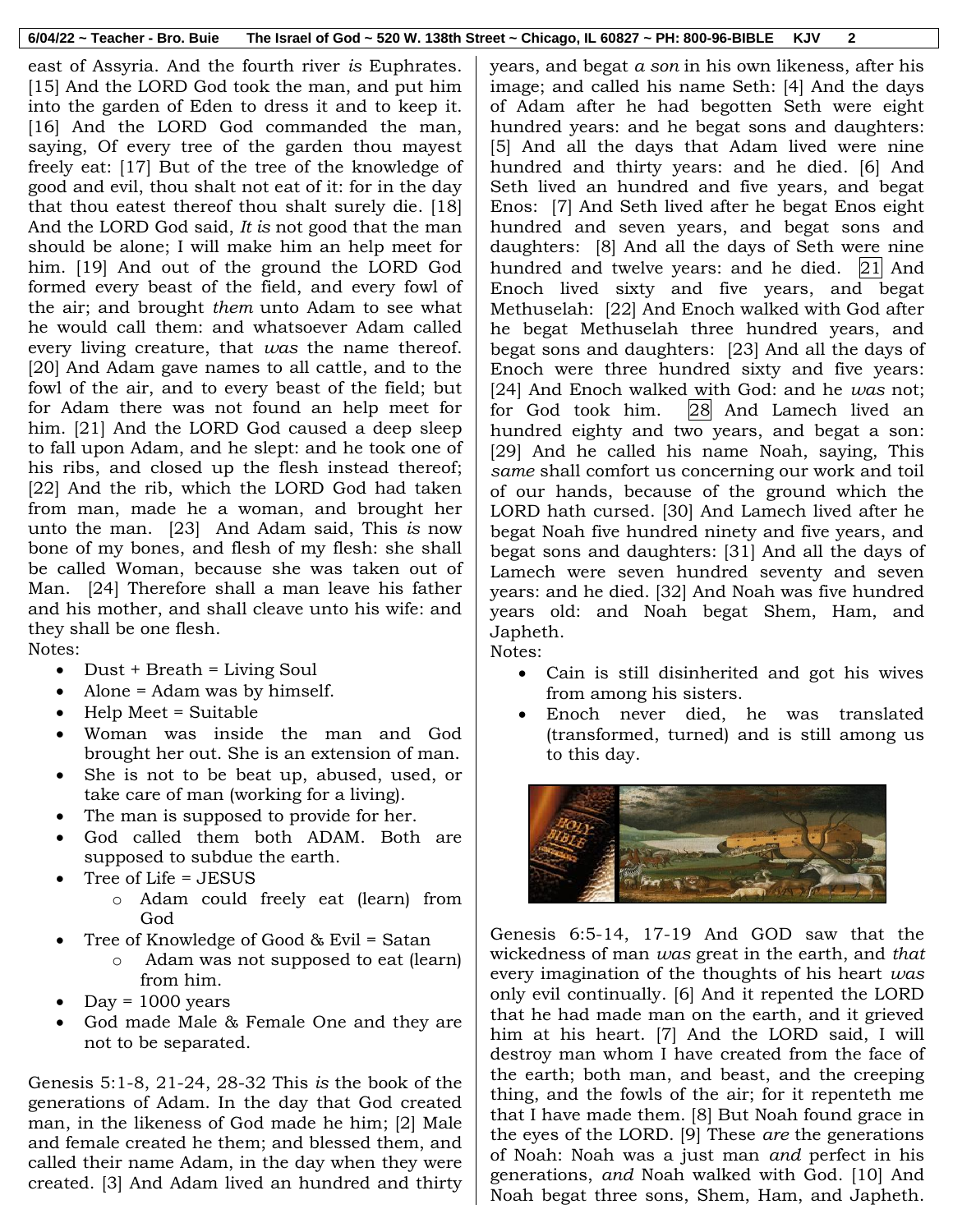[11] The earth also was corrupt before God, and the earth was filled with violence. [12] And God looked upon the earth, and, behold, it was corrupt; for all flesh had corrupted his way upon the earth. [13] And God said unto Noah, The end of all flesh is come before me; for the earth is filled with violence through them; and, behold, I will destroy them with the earth. [14] Make thee an ark of gopher wood; rooms shalt thou make in the ark, and shalt pitch it within and without with pitch.  $|17|$  And, behold, I, even I, do bring a flood of waters upon the earth, to destroy all flesh, wherein *is* the breath of life, from under heaven; *and* every thing that *is* in the earth shall die. [18] But with thee will I establish my covenant; and thou shalt come into the ark, thou, and thy sons, and thy wife, and thy sons' wives with thee. [19] And of every living thing of all flesh, two of every sort shalt thou bring into the ark, to keep them alive with thee; they shall be male and female.

Notes:

- Sons of God = Seth's sons
- Daughters of men = Cain's daughters
- My Spirit = Word of God
- Walked with God = Noah was faithful and obedient
- God is a covenant God; if you are not in a covenant with him, he doesn't know you.



Genesis 7:1-3, 10-14, 19-24 And the LORD said unto Noah, Come thou and all thy house into the ark; for thee have I seen righteous before me in this generation. [2] Of every clean beast thou shalt take to thee by sevens, the male and his female: and of beasts that *are* not clean by two, the male and his female. [3] Of fowls also of the air by sevens, the male and the female; to keep seed alive upon the face of all the earth.  $|10|$  And it came to pass after seven days, that the waters of the flood were upon the earth. [11] In the six hundredth year of Noah's life, in the second month, the seventeenth day of the month, the same day were all the fountains of the great deep broken up, and the windows of heaven were opened. [12] And the rain was upon the earth forty days and forty nights. [13] In the selfsame day entered Noah, and Shem, and Ham, and Japheth, the sons of Noah, and Noah's wife, and the three wives of his sons with them, into the ark; [14] They, and every beast after his kind, and

all the cattle after their kind, and every creeping thing that creepeth upon the earth after his kind, and every fowl after his kind, every bird of every sort. 19 And the waters prevailed exceedingly upon the earth; and all the high hills, that *were* under the whole heaven, were covered. [20] Fifteen cubits upward did the waters prevail; and the mountains were covered. [21] And all flesh died that moved upon the earth, both of fowl, and of cattle, and of beast, and of every creeping thing that creepeth upon the earth, and every man: [22] All in whose nostrils *was* the breath of life, of all that *was* in the dry *land,* died. [23] And every living substance was destroyed which was upon the face of the ground, both man, and cattle, and the creeping things, and the fowl of the heaven; and they were destroyed from the earth: and Noah only remained *alive,* and they that *were* with him in the ark. [24] And the waters prevailed upon the earth an hundred and fifty days.

Notes:

- Clean beasts were taken by 7's, which would equal 14 Clean beasts (7 males & 7 females)
- Unclean beasts were taken by 2's, which would equal 4 Unclean beasts (2 males & 2 females)
- Just as Man was destroyed by a flood and drowned, so were the dinosaurs (great lizards) before Man's creation.
- Both man and beasts were vegetarians until God put meat on the table.

Genesis 8:1-4, 18-21 And God remembered Noah, and every living thing, and all the cattle that *was* with him in the ark: and God made a wind to pass over the earth, and the waters asswaged; [2] The fountains also of the deep and the windows of heaven were stopped, and the rain from heaven was restrained; [3] And the waters returned from off the earth continually: and after the end of the hundred and fifty days the waters were abated. [4] And the ark rested in the seventh month, on the seventeenth day of the month, upon the mountains of Ararat. 18 And Noah went forth, and his sons, and his wife, and his sons' wives with him: (19) Every beast, every creeping thing, and every fowl, and whatsoever creepeth upon the earth, after their kinds, went forth out of the ark. [20] And Noah builded an altar unto the LORD; and took of every clean beast, and of every clean fowl, and offered burnt offerings on the altar. [21] And the LORD smelled a sweet savour; and the LORD said in his heart, I will not again curse the ground any more for man's sake; for the imagination of man's heart *is* evil from his youth; neither will I again smite any more every thing living, as I have done.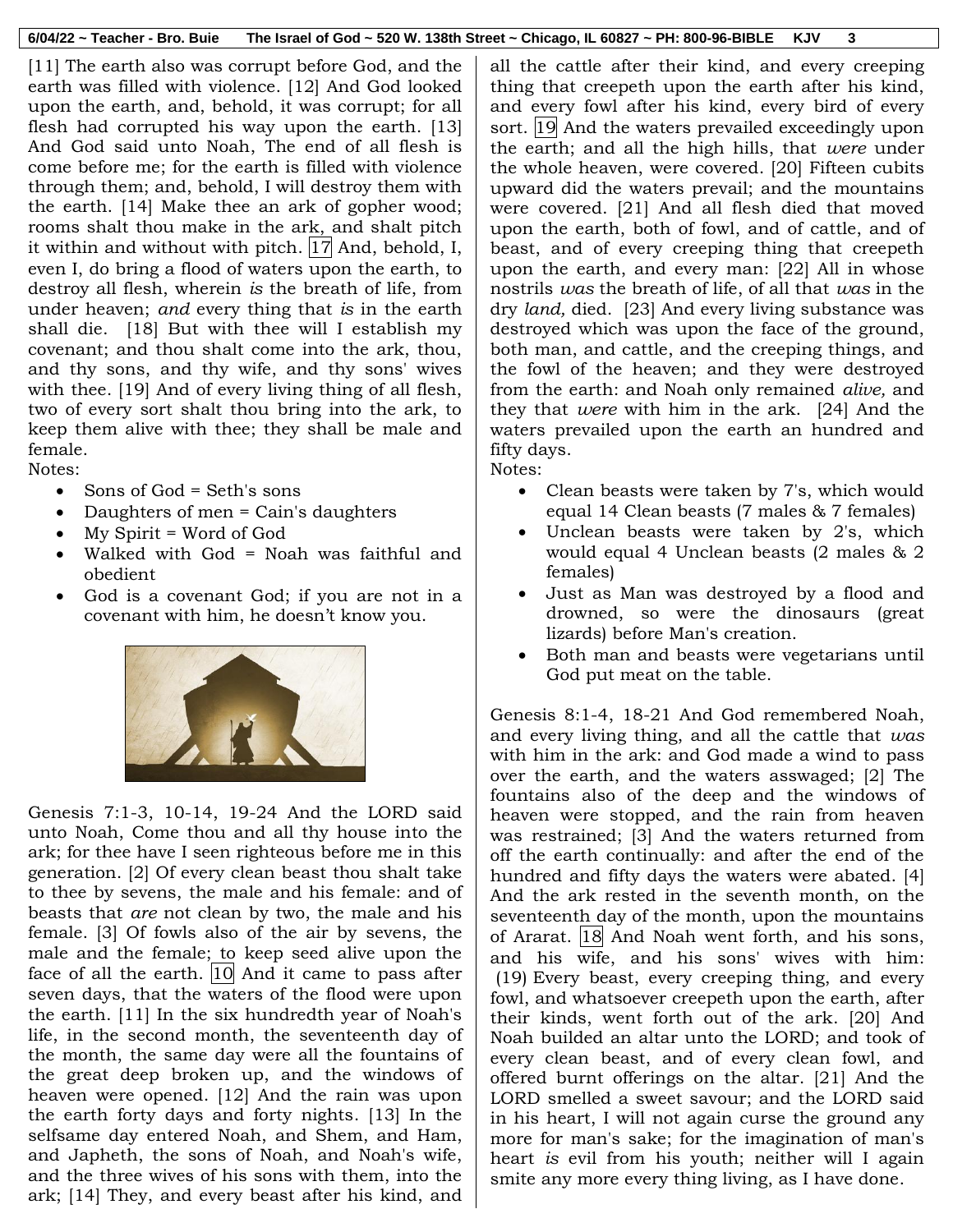#### Notes:

- Asswaged (Assuaged) = Alleviate, lessen, ease, diminish
- Abated = Decreased, stopped, declined
- Mount Ararat is in Turkey.
- $7<sup>th</sup>$  month = 7 days God gave man. This is also the month in which Jesus returns.
- Sea shells, fish bones and even parts of Noah's Ark have been found on the Mount Ararat.
- Unicorns are real; they are Rhinoceros (One horn animals), not a horse.



Genesis 9:1 And God blessed Noah and his sons, and said unto them, Be fruitful, and multiply, and replenish the earth.

### Notes:

- God told Noah to do the same thing he told Adam and Eve.
- Noah's three sons replenished the earth.
	- 1. Ham's children are in Africa
	- 2. Shem's children are in the Middle East & Asia
	- 3. Japheth's children are in East & Western Europe



Genesis 10:1-23, 32 Now these *are* the generations of the sons of Noah, Shem, Ham, and Japheth: and unto them were sons born after the flood. [2] The sons of Japheth; Gomer, and Magog, and Madai, and Javan, and Tubal, and Meshech, and Tiras. [3] And the sons of Gomer; Ashkenaz, and Riphath, and Togarmah. [4] And the sons of Javan; Elishah, and Tarshish, Kittim, and Dodanim. [5] By these were the isles of the Gentiles divided in their lands; every one after his tongue, after their families, in their nations. [6] And the sons of Ham; Cush, and Mizraim, and Phut, and Canaan. [7] And the sons of Cush; Seba, and Havilah, and Sabtah, and Raamah, and Sabtecha: and the sons of Raamah; Sheba, and Dedan. [8] And Cush begat Nimrod: he began to be a mighty one in the earth. [9] He was a mighty hunter before the LORD: wherefore it is said, Even as Nimrod the mighty hunter before the LORD. [10] And the beginning of his kingdom was Babel, and Erech, and Accad, and Calneh, in the land of Shinar. [11] Out of that land went forth Asshur, and builded Nineveh, and the city Rehoboth, and Calah, [12] And Resen between Nineveh and Calah: the same *is* a great city. [13] And Mizraim begat Ludim, and Anamim, and Lehabim, and Naphtuhim, [14] And Pathrusim, and Casluhim, (out of whom came Philistim,) and Caphtorim. [15] And Canaan begat Sidon his firstborn, and Heth, [16] And the Jebusite, and the Amorite, and the Girgasite, [17] And the Hivite, and the Arkite, and the Sinite, [18] And the Arvadite, and the Zemarite, and the Hamathite: and afterward were the families of the Canaanites spread abroad. [19] And the border of the Canaanites was from Sidon, as thou comest to Gerar, unto Gaza; as thou goest, unto Sodom, and Gomorrah, and Admah, and Zeboim, even unto Lasha. [20] These *are* the sons of Ham, after their families, after their tongues, in their countries, *and* in their nations. [21] Unto Shem also, the father of all the children of Eber, the brother of Japheth the elder, even to him were *children* born. [22] The children of Shem; Elam, and Asshur, and Arphaxad, and Lud, and Aram. [23] And the children of Aram; Uz, and Hul, and Gether, and Mash. 32 These *are* the families of the sons of Noah, after their generations, in their nations: and by these were the nations divided in the earth after the flood.

- Notes:
	- It is an error to say that Non-Jews are Gentiles (The children of Japheth).
	- Gentiles are Europeans (White people).
	- Ham's seed are Africans (Black)
	- Israelites (Negroes) are also Black, but are not Hamites but Shemites.
	- Everyone after the flood is Noah's seed and comes out of one of his sons.
	- Before the Tower of Babel, all of Noah's sons' children spoke the same language and knew the laws of God.
	- Shem's seed encompasses Israel (Blacks/Negroes), Ishmael (Arabs), Edom (so-called Jews), and Midianites & Elamites.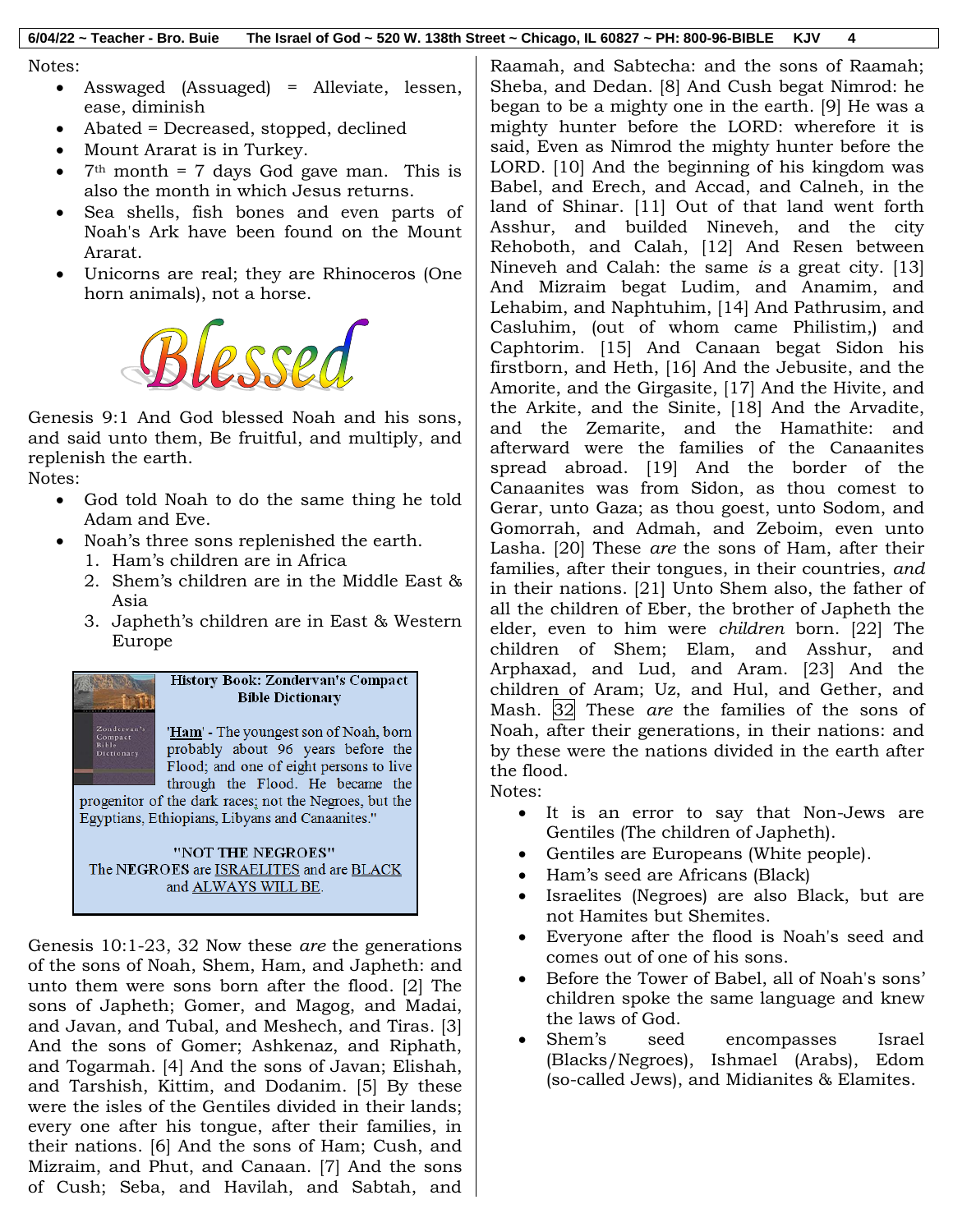

*Tower of Babel*

Genesis 11:1-10, 26-30 And the whole earth was of one language, and of one speech. [2] And it came to pass, as they journeyed from the east, that they found a plain in the land of Shinar; and they dwelt there. [3] And they said one to another, Go to, let us make brick, and burn them throughly. And they had brick for stone, and slime had they for morter. [4] And they said, Go to, let us build us a city and a tower, whose top *may reach* unto heaven; and let us make us a name, lest we be scattered abroad upon the face of the whole earth. [5] And the LORD came down to see the city and the tower, which the children of men builded. [6] And the LORD said, Behold, the people *is* one, and they have all one language; and this they begin to do: and now nothing will be restrained from them, which they have imagined to do. [7] Go to, let us go down, and there confound their language, that they may not understand one another's speech. [8] So the LORD scattered them abroad from thence upon the face of all the earth: and they left off to build the city. [9] Therefore is the name of it called Babel; because the LORD did there confound the language of all the earth: and from thence did the LORD scatter them abroad upon the face of all the earth. [10] These *are* the generations of Shem: Shem *was* an hundred years old, and begat Arphaxad two years after the flood: 26 And Terah lived seventy years, and begat Abram, Nahor, and Haran. [27] Now these *are* the generations of Terah: Terah begat Abram, Nahor, and Haran; and Haran begat Lot. [28] And Haran died before his father Terah in the land of his nativity, in Ur of the Chaldees. [29] And Abram and Nahor took them wives: the name of Abram's wife *was* Sarai; and the name of Nahor's wife, Milcah, the daughter of Haran, the father of Milcah, and the father of Iscah. [30] But Sarai was barren; she *had* no child. Notes:

- This was one family who wanted to stay together. They spoke one language.
- One = the same mindset; way of thinking
- Confound = confuse, baffle, bewilder
- God created all languages even the English language with the letter 'J'.

Genesis 16:1-12 Now Sarai Abram's wife bare him no children: and she had an handmaid, an Egyptian, whose name *was* Hagar. [2] And Sarai said unto Abram, Behold now, the LORD hath restrained me from bearing: I pray thee, go in unto my maid; it may be that I may obtain children by her. And Abram hearkened to the voice of Sarai. [3] And Sarai Abram's wife took Hagar her maid the Egyptian, after Abram had dwelt ten years in the land of Canaan, and gave her to her husband Abram to be his wife. [4] And he went in unto Hagar, and she conceived: and when she saw that she had conceived, her mistress was despised in her eyes. [5] And Sarai said unto Abram, My wrong *be* upon thee: I have given my maid into thy bosom; and when she saw that she had conceived, I was despised in her eyes: the LORD judge between me and thee. [6] But Abram said unto Sarai, Behold, thy maid *is* in thy hand; do to her as it pleaseth thee. And when Sarai dealt hardly with her, she fled from her face. [7] And the angel of the LORD found her by a fountain of water in the wilderness, by the fountain in the way to Shur. [8] And he said, Hagar, Sarai's maid, whence camest thou? and whither wilt thou go? And she said, I flee from the face of my mistress Sarai. [9] And the angel of the LORD said unto her, Return to thy mistress, and submit thyself under her hands. [10] And the angel of the LORD said unto her, I will multiply thy seed exceedingly, that it shall not be numbered for multitude. [11] And the angel of the LORD said unto her, Behold, thou *art* with child, and shalt bear a son, and shalt call his name Ishmael; because the LORD hath heard thy affliction. [12] And he will be a wild man; his hand *will be* against every man, and every man's hand against him; and he shall dwell in the presence of all his brethren. Notes:

- Ishmael [God hears] is the father of the Arabs. They are 12 Princes, not 13.
- God named Ishmael, not Hagar.
- Wild man = easily provoked, contentious



Genesis 17:1-9, 15-21 And when Abram was ninety years old and nine, the LORD appeared to Abram, and said unto him, I *am* the Almighty God; walk before me, and be thou perfect. [2] And I will make my covenant between me and thee, and will multiply thee exceedingly. [3] And Abram fell on his face: and God talked with him, saying, [4] As for me, behold, my covenant *is* with thee, and thou shalt be a father of many nations. [5] Neither shall thy name any more be called Abram, but thy name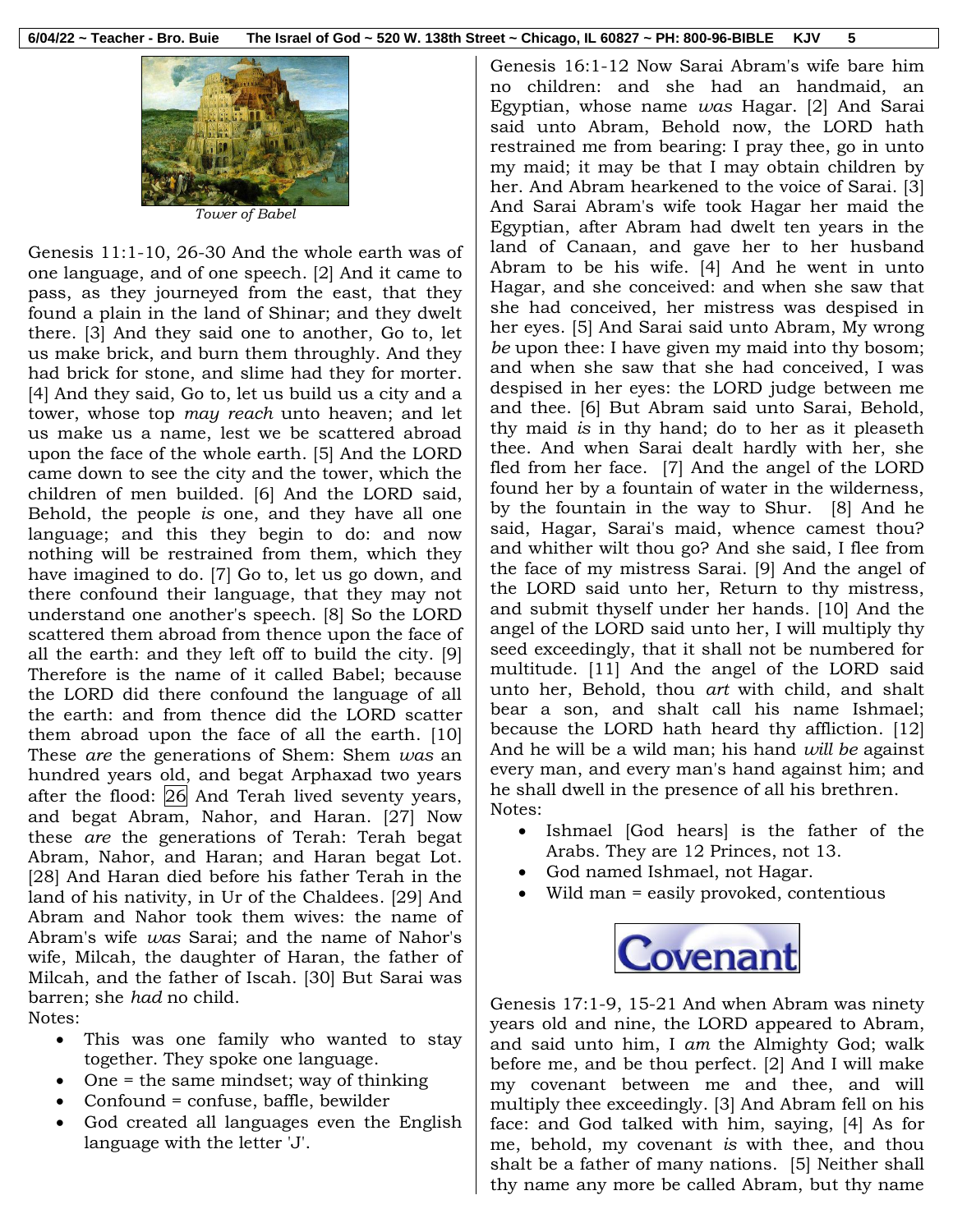#### **6/04/22 ~ Teacher - Bro. Buie The Israel of God ~ 520 W. 138th Street ~ Chicago, IL 60827 ~ PH: 800-96-BIBLE KJV 6**

shall be Abraham; for a father of many nations have I made thee. [6] And I will make thee exceeding fruitful, and I will make nations of thee, and kings shall come out of thee. [7] And I will establish my covenant between me and thee and thy seed after thee in their generations for an everlasting covenant, to be a God unto thee, and to thy seed after thee. [8] And I will give unto thee, and to thy seed after thee, the land wherein thou art a stranger, all the land of Canaan, for an everlasting possession; and I will be their God. [9] And God said unto Abraham, Thou shalt keep my covenant therefore, thou, and thy seed after thee in their generations.  $|15|$  And God said unto Abraham, As for Sarai thy wife, thou shalt not call her name Sarai, but Sarah *shall* her name *be.* [16] And I will bless her, and give thee a son also of her: yea, I will bless her, and she shall be *a mother* of nations; kings of people shall be of her. [17] Then Abraham fell upon his face, and laughed, and said in his heart, Shall *a child* be born unto him that is an hundred years old? and shall Sarah, that is ninety years old, bear? [18] And Abraham said unto God, O that Ishmael might live before thee! [19] And God said, Sarah thy wife shall bear thee a son indeed; and thou shalt call his name Isaac: and I will establish my covenant with him for an everlasting covenant, *and* with his seed after him. [20] And as for Ishmael, I have heard thee: Behold, I have blessed him, and will make him fruitful, and will multiply him exceedingly; twelve princes shall he beget, and I will make him a great nation. [21] But my covenant will I establish with Isaac, which Sarah shall bear unto thee at this set time in the next year.

Notes:

- God only made a covenant with Abraham and his seed.
- Ham = Many
- God changed Sarai's name to Sarah (Princess).
- There is no 13th Arab State (Egypt). Egypt is on the African continent and belongs to Ham.
- Ishmael conquered the Egyptians and took over their land, that's why you have Arabs calling themselves Egyptians today.



Genesis 21:1-5 And the LORD visited Sarah as he had said, and the LORD did unto Sarah as he had spoken. [2] For Sarah conceived, and bare Abraham a son in his old age, at the set time of which God had spoken to him. [3] And Abraham called the name of his son that was born unto him,

whom Sarah bare to him, Isaac. [4] And Abraham circumcised his son Isaac being eight days old, as God had commanded him. [5] And Abraham was an hundred years old, when his son Isaac was born unto him.

Notes:

 God's covenant was made with Abram (Abraham) and then passed down to Isaac and then Jacob.



Genesis 25:19-34 And these *are* the generations of Isaac, Abraham's son: Abraham begat Isaac: [20] And Isaac was forty years old when he took Rebekah to wife, the daughter of Bethuel the Syrian of Padanaram, the sister to Laban the Syrian. [21] And Isaac intreated the LORD for his wife, because she *was* barren: and the LORD was intreated of him, and Rebekah his wife conceived. [22] And the children struggled together within her; and she said, If *it be* so, why *am* I thus? And she went to enquire of the LORD. [23] And the LORD said unto her, Two nations *are* in thy womb, and two manner of people shall be separated from thy bowels; and *the one* people shall be stronger than *the other* people; and the elder shall serve the younger. [24] And when her days to be delivered were fulfilled, behold, *there were* twins in her womb. [25] And the first came out red, all over like an hairy garment; and they called his name Esau. [26] And after that came his brother out, and his hand took hold on Esau's heel; and his name was called Jacob: and Isaac *was* threescore years old when she bare them. [27] And the boys grew: and Esau was a cunning hunter, a man of the field; and Jacob *was* a plain man, dwelling in tents. [28] And Isaac loved Esau, because he did eat of *his* venison: but Rebekah loved Jacob. [29] And Jacob sod pottage: and Esau came from the field, and he *was* faint: [30] And Esau said to Jacob, Feed me, I pray thee, with that same red *pottage;* for I *am* faint: therefore was his name called Edom. [31] And Jacob said, Sell me this day thy birthright. [32] And Esau said, Behold, I *am* at the point to die: and what profit shall this birthright do to me? [33] And Jacob said, Swear to me this day; and he sware unto him: and he sold his birthright unto Jacob. [34] Then Jacob gave Esau bread and pottage of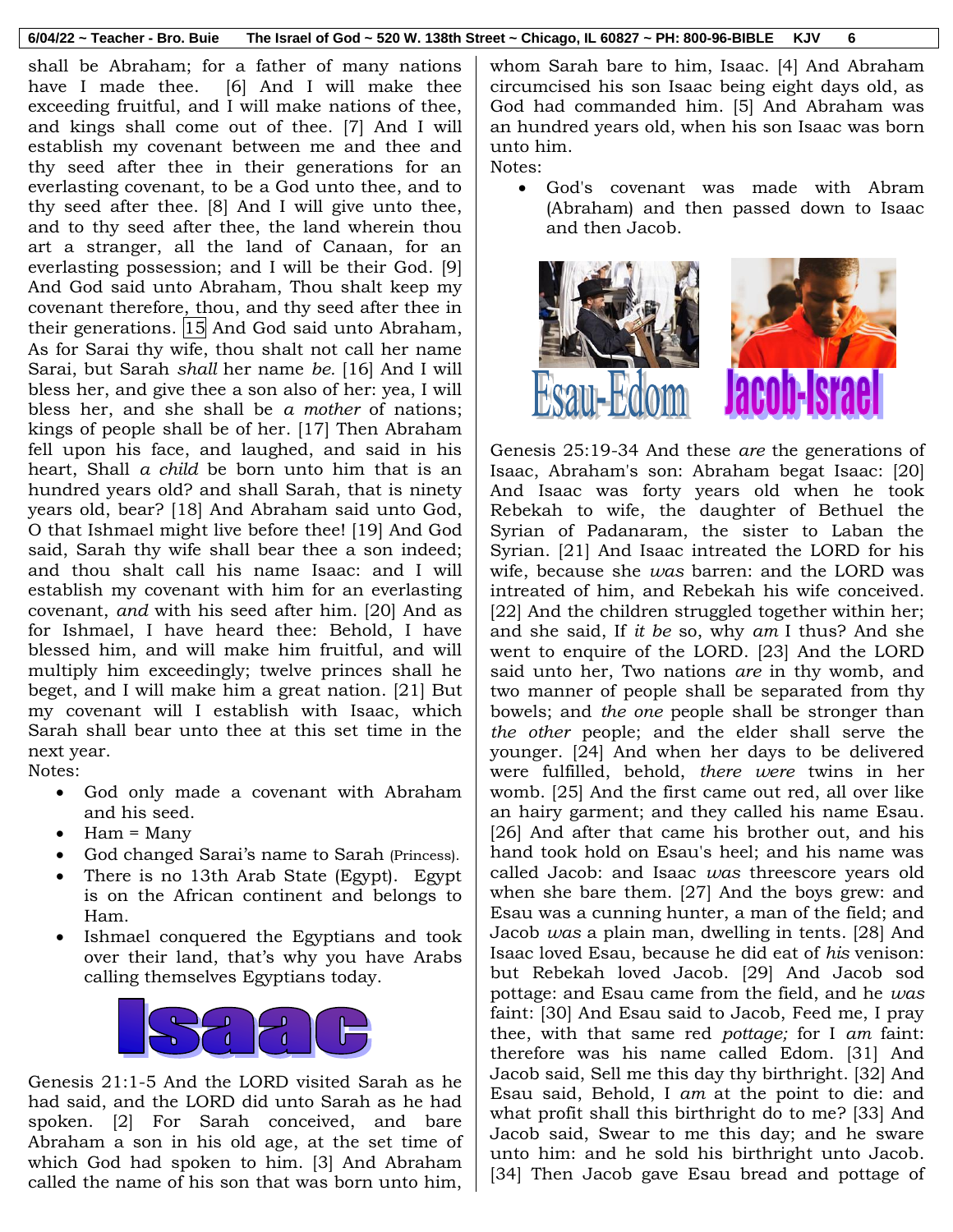lentiles; and he did eat and drink, and rose up, and went his way: thus Esau despised *his* birthright. Notes:

- Venison = Deer
- Edom = Red
- Esau despised his birthright and sold it to Jacob. Jacob didn't steal it, he purchased it.
- In Jerusalem, there are two firstborn sons (Ishmael & Esau) fighting over the land they believe belongs to them, but God chose Jacob (Israel) to inherit it.

Genesis 35:1, 9-10 And God said unto Jacob, Arise, go up to Bethel, and dwell there: and make there an altar unto God, that appeared unto thee when thou fleddest from the face of Esau thy brother. 9 And God appeared unto Jacob again, when he came out of Padanaram, and blessed him. [10] And God said unto him, Thy name *is* Jacob: thy name shall not be called any more Jacob, but Israel shall be thy name: and he called his name Israel.

Notes:

- This is when God adopted Jacob. He gave him, His name, which is Israel.
- Israel became a nation after 430 years in Egypt.
- Three kings (Saul, David & Solomon) ruled over the entire house of Israel before God split the nation into two because of Solomon's bad behavior.
	- o Samaria (Israel)
	- o Judah (Jerusalem)



1 Kings 11:1-14, 26, 29-32, 40-43 But king Solomon loved many strange women, together with the daughter of Pharaoh, women of the Moabites, Ammonites, Edomites, Zidonians, *and* Hittites; [2] Of the nations *concerning* which the LORD said unto the children of Israel, Ye shall not go in to them, neither shall they come in unto you: *for* surely they will turn away your heart after their gods: Solomon clave unto these in love. [3] And he had seven hundred wives, princesses, and three hundred concubines: and his wives turned away his heart. [4] For it came to pass, when Solomon was old, *that* his wives turned away his heart after other gods: and his heart was not perfect with the LORD his God, as *was* the heart of David his father. [5] For Solomon went after Ashtoreth the goddess of the Zidonians, and after Milcom the abomination of the Ammonites. [6] And Solomon did evil in the sight of the LORD, and went not fully after the LORD, as *did* David his father. [7] Then did Solomon build an high place for Chemosh, the abomination of Moab, in the hill that *is* before Jerusalem, and for Molech, the abomination of the children of Ammon. [8] And likewise did he for all his strange wives, which burnt incense and sacrificed unto their gods. [9] And the LORD was angry with Solomon, because his heart was turned from the LORD God of Israel, which had appeared unto him twice, [10] And had commanded him concerning this thing, that he should not go after other gods: but he kept not that which the LORD commanded. [11] Wherefore the LORD said unto Solomon, Forasmuch as this is done of thee, and thou hast not kept my covenant and my statutes, which I have commanded thee, I will surely rend the kingdom from thee, and will give it to thy servant. [12] Notwithstanding in thy days I will not do it for David thy father's sake: *but* I will rend it out of the hand of thy son. [13] Howbeit I will not rend away all the kingdom; *but* will give one tribe to thy son for David my servant's sake, and for Jerusalem's sake which I have chosen. [14] And the LORD stirred up an adversary unto Solomon, Hadad the Edomite: he *was* of the king's seed in Edom. 26 And Jeroboam the son of Nebat, an Ephrathite of Zereda, Solomon's servant, whose mother's name *was* Zeruah, a widow woman, even he lifted up *his* hand against the king. 29 And it came to pass at that time when Jeroboam went out of Jerusalem, that the prophet Ahijah the Shilonite found him in the way; and he had clad himself with a new garment; and they two *were* alone in the field: [30] And Ahijah caught the new garment that *was* on him, and rent it *in* twelve pieces: [31] And he said to Jeroboam, Take thee ten pieces: for thus saith the LORD, the God of Israel, Behold, I will rend the kingdom out of the hand of Solomon, and will give ten tribes to thee: [32] (But he shall have one tribe for my servant David's sake, and for Jerusalem's sake, the city which I have chosen out of all the tribes of Israel:) 40 Solomon sought therefore to kill Jeroboam. And Jeroboam arose, and fled into Egypt, unto Shishak king of Egypt, and was in Egypt until the death of Solomon. [41] And the rest of the acts of Solomon, and all that he did, and his wisdom, *are* they not written in the book of the acts of Solomon? [42] And the time that Solomon reigned in Jerusalem over all Israel *was* forty years. [43] And Solomon slept with his fathers, and was buried in the city of David his father: and Rehoboam his son reigned in his stead. Notes:

- Strange women = Non-Israelite women who served other gods (pagan idols).
- Thy Servant = Jeroboam (An Ephrathite)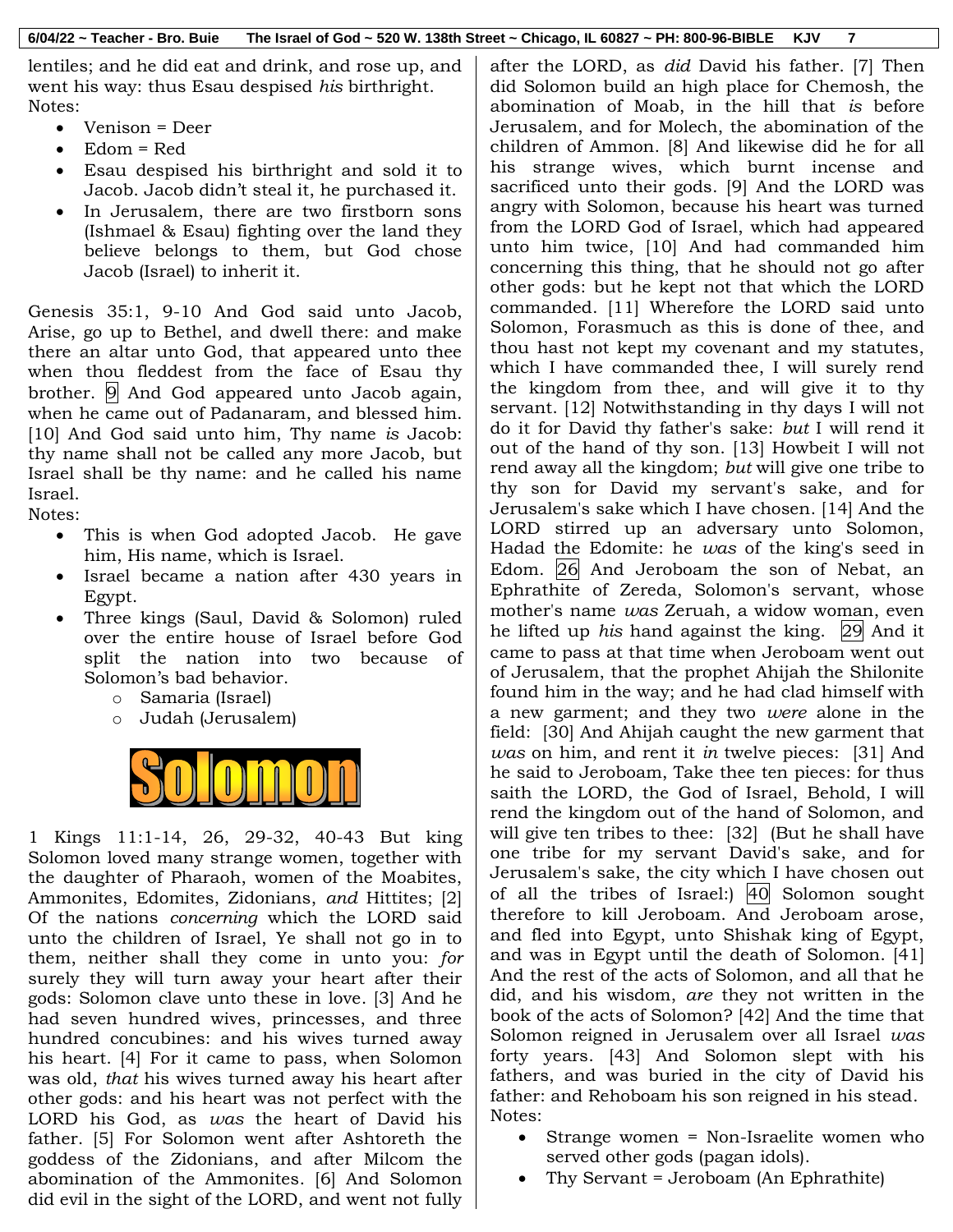Jeroboam ruled in Samaria and Rehoboam (Solomon's son) ruled in Judah.



1 Kings 12:1-5, 12-15, 19-24 And Rehoboam went to Shechem: for all Israel were come to Shechem to make him king. [2] And it came to pass, when Jeroboam the son of Nebat, who was yet in Egypt, heard *of it,* (for he was fled from the presence of king Solomon, and Jeroboam dwelt in Egypt;) [3] That they sent and called him. And Jeroboam and all the congregation of Israel came, and spake unto Rehoboam, saying, [4] Thy father made our yoke grievous: now therefore make thou the grievous service of thy father, and his heavy yoke which he put upon us, lighter, and we will serve thee. [5] And he said unto them, Depart yet *for* three days, then come again to me. And the people departed. 12 So Jeroboam and all the people came to Rehoboam the third day, as the king had appointed, saying, Come to me again the third day. [13] And the king answered the people roughly, and forsook the old men's counsel that they gave him; [14] And spake to them after the counsel of the young men, saying, My father made your yoke heavy, and I will add to your yoke: my father *also* chastised you with whips, but I will chastise you with scorpions. [15] Wherefore the king hearkened not unto the people; for the cause was from the LORD, that he might perform his saying, which the LORD spake by Ahijah the Shilonite unto Jeroboam the son of Nebat. 19 So Israel rebelled against the house of David unto this day. [20] And it came to pass, when all Israel heard that Jeroboam was come again, that they sent and called him unto the congregation, and made him king over all Israel: there was none that followed the house of David, but the tribe of Judah only. [21] And when Rehoboam was come to Jerusalem, he assembled all the house of Judah, with the tribe of Benjamin, an hundred and fourscore thousand chosen men, which were warriors, to fight against the house of Israel, to bring the kingdom again to Rehoboam the son of Solomon. [22] But the word of God came unto Shemaiah the man of God, saying, [23] Speak unto Rehoboam, the son of Solomon, king of Judah, and unto all the house of Judah and Benjamin, and to the remnant of the people, saying, [24] Thus saith the LORD, Ye shall not go up, nor fight against your brethren the children of Israel: return every man to his house; for this thing is from me. They hearkened therefore to the word of the LORD, and returned to depart, according to the word of the LORD.

Notes:

- Jeroboam had 10 tribes and reigned in Samaria, while Rehoboam had 2 (Judah & Benjamin) and reigned in Jerusalem.
- Jeroboam fired the Levites and they returned to Judah.
- After the division, they had many kings and many wars, but no one could put them back together.



2 Kings 16:1-7 In the seventeenth year of Pekah the son of Remaliah Ahaz the son of Jotham king of Judah began to reign. [2] Twenty years old *was* Ahaz when he began to reign, and reigned sixteen years in Jerusalem, and did not *that which was* right in the sight of the LORD his God, like David his father. [3] But he walked in the way of the kings of Israel, yea, and made his son to pass through the fire, according to the abominations of the heathen, whom the LORD cast out from before the children of Israel. [4] And he sacrificed and burnt incense in the high places, and on the hills, and under every green tree. [5] Then Rezin king of Syria and Pekah son of Remaliah king of Israel came up to Jerusalem to war: and they besieged Ahaz, but could not overcome *him.* [6] At that time Rezin king of Syria recovered Elath to Syria, and drave the Jews from Elath: and the Syrians came to Elath, and dwelt there unto this day. [7] So Ahaz sent messengers to Tiglathpileser king of Assyria, saying, I *am* thy servant and thy son: come up, and save me out of the hand of the king of Syria, and out of the hand of the king of Israel, which rise up against me. Notes:

- This is the first time the word 'JEWS' is introduced in the Bible.
- Heathen = Nations
- There were 3 tribes in Judah (Judah, Levi & Benjamin)
- And the other 9 tribes in Samaria.
- Assyrians are Cushites (One of Ham's children).

2 Kings 17:1-2, 5-6, 22-24 In the twelfth year of Ahaz king of Judah began Hoshea the son of Elah to reign in Samaria over Israel nine years. [2] And he did *that which was* evil in the sight of the LORD, but not as the kings of Israel that were before him. 5 Then the king of Assyria came up throughout all the land, and went up to Samaria, and besieged it three years. [6] In the ninth year of Hoshea the king of Assyria took Samaria, and carried Israel away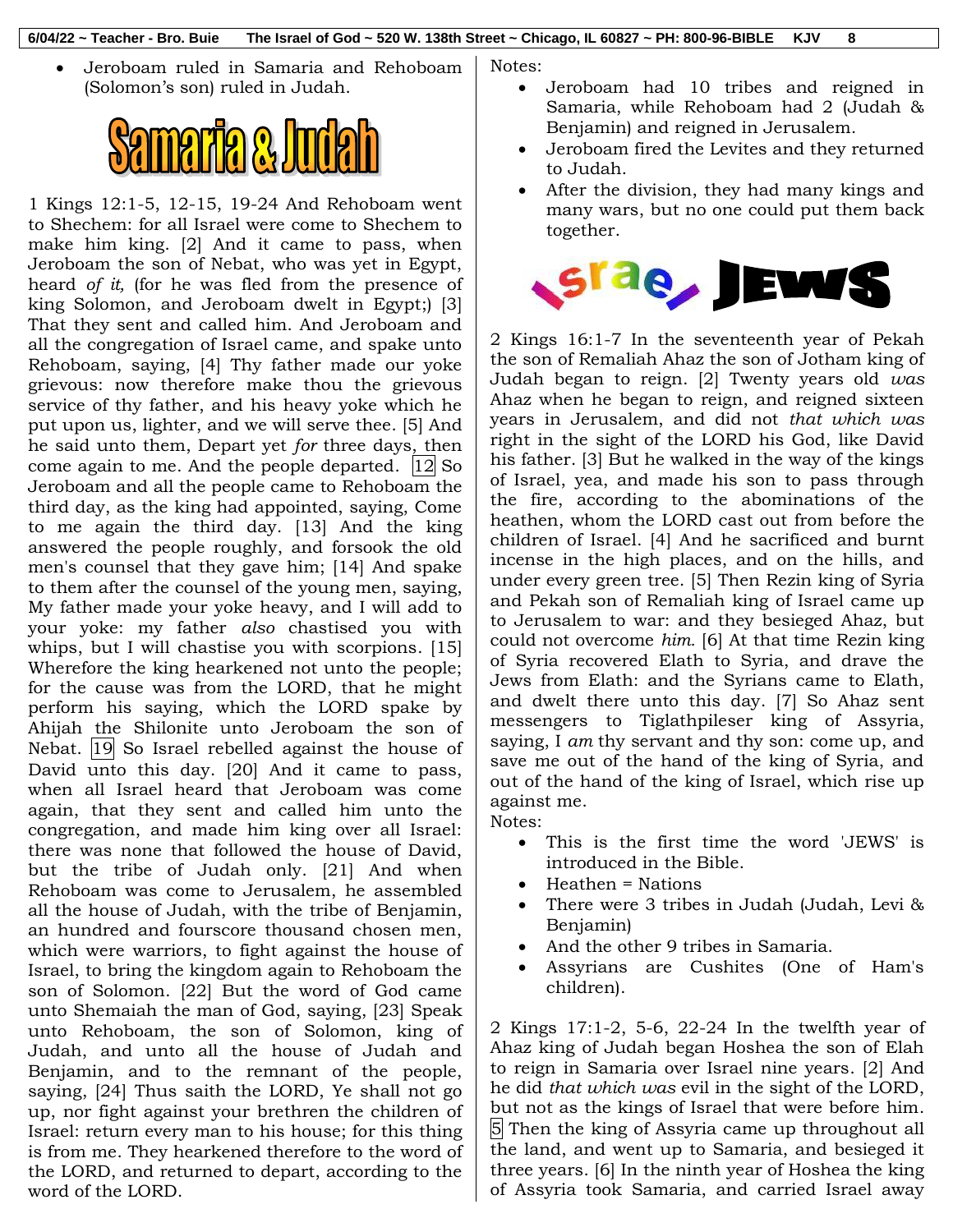into Assyria, and placed them in Halah and in Habor *by* the river of Gozan, and in the cities of the Medes. 22 For the children of Israel walked in all the sins of Jeroboam which he did; they departed not from them; [23] Until the LORD removed Israel out of his sight, as he had said by all his servants the prophets. So was Israel carried away out of their own land to Assyria unto this day. [24] And the king of Assyria brought *men* from Babylon, and from Cuthah, and from Ava, and from Hamath, and from Sepharvaim, and placed *them* in the cities of Samaria instead of the children of Israel: and they possessed Samaria, and dwelt in the cities thereof. Notes:

- The Assyrians drove out the 9 Tribes from Samaria (Israel) the Northern tribes. They are referred to as the 'Lost Tribes'. Today, they are among the Hamites & Ishmaelites.
- $\bullet$  Medes = Russians
- At this point and even today, the Children of Israel are referred to as 'JEWS' by the nations, but the real Israelites refer to ourselves as Israelites, not 'JEWS' because there are 12 Tribes, not 1.
- Judah, Benjamin and Levi were never lost. They are among the Gentiles.

2 Chronicles 36:11-13, 17, 20-23 Zedekiah *was* one and twenty years old when he began to reign, and reigned eleven years in Jerusalem. [12] And he did *that which was* evil in the sight of the LORD his God, *and* humbled not himself before Jeremiah the prophet *speaking* from the mouth of the LORD. [13] And he also rebelled against king Nebuchadnezzar, who had made him swear by God: but he stiffened his neck, and hardened his heart from turning unto the LORD God of Israel. |17| Therefore he brought upon them the king of the Chaldees, who slew their young men with the sword in the house of their sanctuary, and had no compassion upon young man or maiden, old man, or him that stooped for age: he gave *them* all into his hand. 20 And them that had escaped from the sword carried he away to Babylon; where they were servants to him and his sons until the reign of the kingdom of Persia: [21] To fulfil the word of the LORD by the mouth of Jeremiah, until the land had enjoyed her sabbaths: *for* as long as she lay desolate she kept sabbath, to fulfil threescore and ten years. [22] Now in the first year of Cyrus king of Persia, that the word of the LORD *spoken* by the mouth of Jeremiah might be accomplished, the LORD stirred up the spirit of Cyrus king of Persia, that he made a proclamation throughout all his kingdom, and *put it* also in writing, saying, [23] Thus saith Cyrus king of Persia, All the kingdoms of the earth hath

the LORD God of heaven given me; and he hath charged me to build him an house in Jerusalem, which *is* in Judah. Who *is there* among you of all his people? The LORD his God *be* with him, and let him go up.

Notes:

- King Zedekiah, the priests and Levites as well as the people, rebelled against the Lord.
- The last three kings Israel had were, Jehoiakim, Jehoiachin and Zedekiah.
- Chaldeans = Babylonians
- Persia = Iran
- Judah was destroyed by Nebuchadnezzar and the people were carried away captive to Babylon for 70 years. This was the end of the kingdom of the Jews.



*Depiction of the Second Temple*

Ezra 1:1-5 Now in the first year of Cyrus king of Persia, that the word of the LORD by the mouth of Jeremiah might be fulfilled, the LORD stirred up the spirit of Cyrus king of Persia, that he made a proclamation throughout all his kingdom, and *put it* also in writing, saying, [2] Thus saith Cyrus king of Persia, The LORD God of heaven hath given me all the kingdoms of the earth; and he hath charged me to build him an house at Jerusalem, which *is* in Judah. [3] Who *is there* among you of all his people? his God be with him, and let him go up to Jerusalem, which *is* in Judah, and build the house of the LORD God of Israel, (he *is* the God,) which *is* in Jerusalem. [4] And whosoever remaineth in any place where he sojourneth, let the men of his place help him with silver, and with gold, and with goods, and with beasts, beside the freewill offering for the house of God that *is* in Jerusalem. [5] Then rose up the chief of the fathers of Judah and Benjamin, and the priests, and the Levites, with all *them* whose spirit God had raised, to go up to build the house of the LORD which *is* in Jerusalem.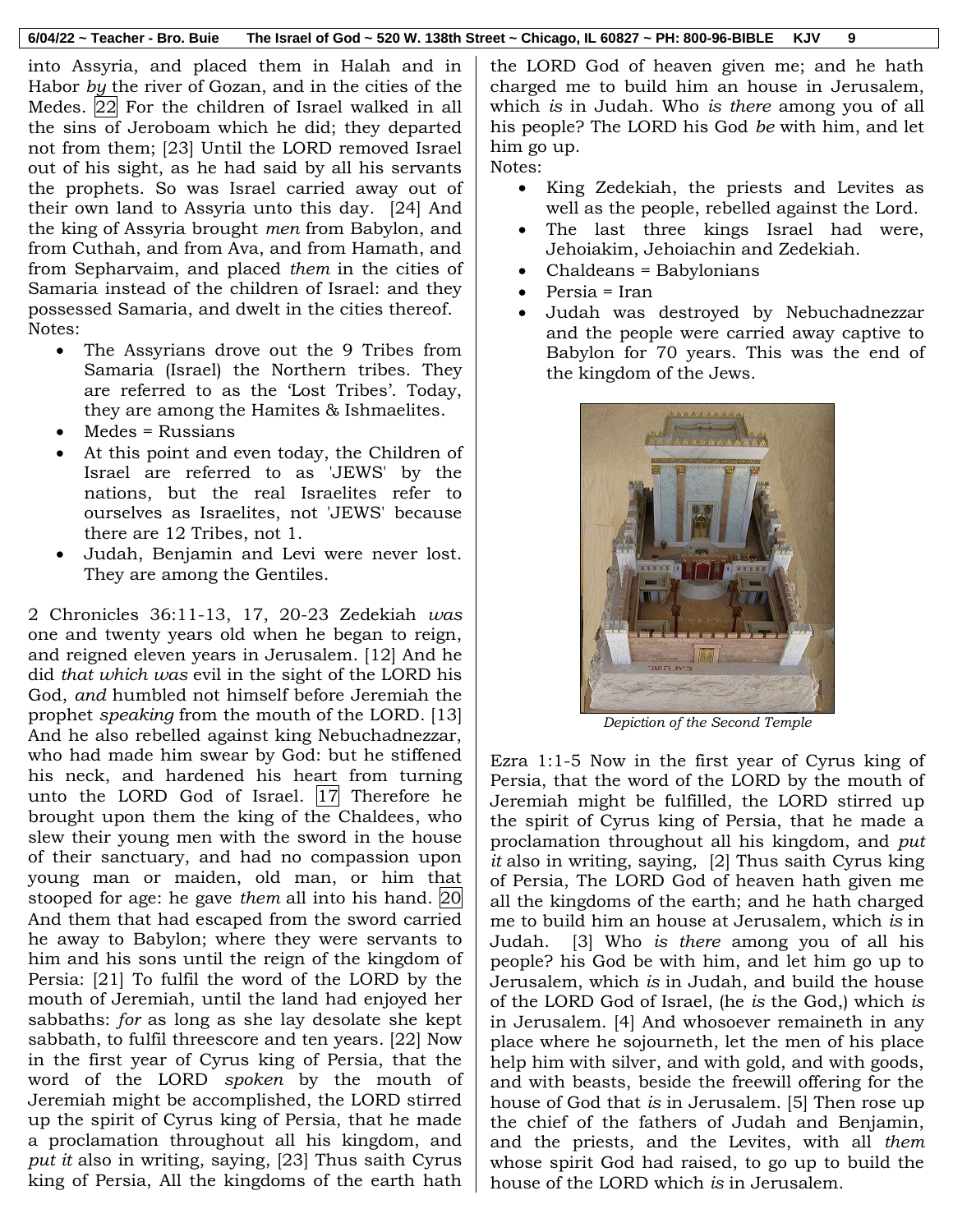#### **6/04/22 ~ Teacher - Bro. Buie The Israel of God ~ 520 W. 138th Street ~ Chicago, IL 60827 ~ PH: 800-96-BIBLE KJV 10**

Notes:

- The Assyrians took out the original Babylonians who were Hamites and brought in Gentiles (Europeans) to occupy the land of Samaria.
- Nebuchadnezzar was a Gentile, not a Hamite.
- Cyrus, king of Persia was a servant of God.
- 3 Tribes of Israel (Judah, Levi & Benjamin) returned to Jerusalem to build the 2nd Temple.

2 Chronicles 11:5, 13-14 And Rehoboam dwelt in Jerusalem, and built cities for defence in Judah. 13 And the priests and the Levites that were in all Israel resorted to him out of all their coasts. (14) For the Levites left their suburbs and their possession, and came to Judah and Jerusalem: for Jeroboam and his sons had cast them off from executing the priest's office unto the LORD: Notes:

 The Levites left Israel and returned to Juerusalem, thus there were 3 tribes there: Judah, Levi & Benjamin.

Ezra 2:1, 64 Now these *are* the children of the province that went up out of the captivity, of those which had been carried away, whom Nebuchadnezzar the king of Babylon had carried away unto Babylon, and came again unto Jerusalem and Judah, every one unto his city; 64 The whole congregation together *was* forty and two thousand three hundred *and* threescore,

Notes:

 42,360 Judeans, Benjamites and Levites returned to Jerusalem to build the 2nd Temple.

### *History Books*

*Grolier Ency. Vol. 3 pg. 380 Cyrus the great, King of Persia (reigned 550-539 BC) gave the command for the Jews to return to Jerusalem to rebuild the temple. In 537 BC. 40,000 captive Jews went back to rebuild Jerusalem.*

Notes:

• The Bible has 42,360 Jews returned, but the history books recorded 40,000.



For Teaching Purposes Only

*Atlas of the Bible pages 148, 150, & 160 'Edomites'* Notes:

- Nabateans are Arabs
- Herod was king over Idumea & Judea
- Edom was driven into southern Judah (Negev/Hebron) by the Nabateans.
- A Levite, John Hyrcanus was a Hasmonean (Maccabeean) leader in the 2nd century BCE (born 164 BCE, reigned from 134 BCE until his death in 104 BCE). He forced the Edomites to convert to Judaism.
	- o They became 'JEWS' by conversion, not by birth.

*Great People of the Bible and How They Lived pg. 314 'Herod'*

### Notes:

- Herod's ancestors were forced to convert to Judaism.
- He wasn't a 'true Jew' but an Idumean (Edomite).
- He and his people call themselves 'Jews'.
- Herod killed his favorite wife, mother in law and sons because he thought they had a desire to take his throne. He also killed all the males under 2 years old among the Jews because of a rumor that one had been born to be King of the Jews among Israel.



*Depiction of the destruction of Jerusalem*

Luke 19:41-44 And when he was come near, he beheld the city, and wept over it, [42] Saying, If thou hadst known, even thou, at least in this thy day, the things *which belong* unto thy peace! but now they are hid from thine eyes. [43] For the days shall come upon thee, that thine enemies shall cast a trench about thee, and compass thee round, and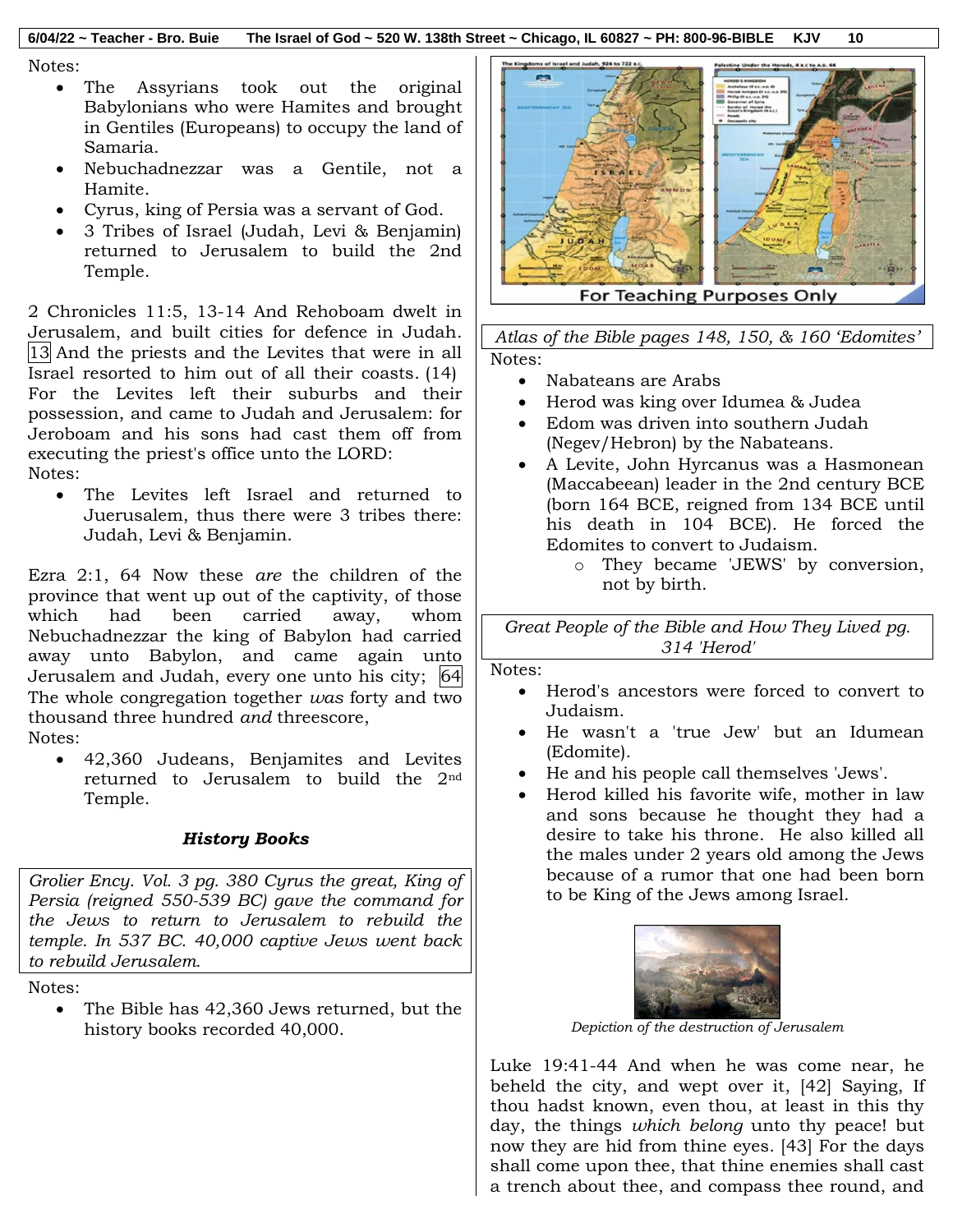keep thee in on every side, [44] And shall lay thee even with the ground, and thy children within thee; and they shall not leave in thee one stone upon another; because thou knewest not the time of thy visitation.

Notes:

 The Wailing Wall in Jerusalem is not a part of the 2nd Temple. It is a remnant of fort Antonia. The Antonia Fortress was a military barracks built over the Hasmonean Baris by Herod the Great.

Luke 21:20-24 And when ye shall see Jerusalem compassed with armies, then know that the desolation thereof is nigh. [21] Then let them which are in Judaea flee to the mountains; and let them which are in the midst of it depart out; and let not them that are in the countries enter thereinto. [22] For these be the days of vengeance, that all things which are written may be fulfilled. [23] But woe unto them that are with child, and to them that give suck, in those days! for there shall be great distress in the land, and wrath upon this people. [24] And they shall fall by the edge of the sword, and shall be led away captive into all nations: and Jerusalem shall be trodden down of the Gentiles, until the times of the Gentiles be fulfilled. Notes:

- This people = Children of Israel
- Armies = The Roman Armies
- Days of Vengeance = The Fall of Jerusalem in 70 AD
- Gentiles = Europeans/White people
	- o Russia, Western Europe, America, Canada & Australia
- Times of the Gentiles = the amount of time God gave the Gentiles to rule the world
- Men's hearts failing = the Great Tribulation
- Israel will not return to the Land of Jerusalem until Jesus returns.

# *History Book*

*Last 2 Million Years, Pg. 87 "Faith Survives The Dispersion" "The crucifixion of Jesus about \*AD 30 did not end Jewish resistance to the Roman occupation. In 70, when the country was again in a state of revolt, Jerusalem, the holy city, became the core of the resistance to the Romans. Titus, the son of Emperor Vespasian, proceeded to lay siege to Jerusalem. The city fell, and the inhabitants were enslaved in their thousands and dispersed throughout the Mediterranean world."* 

- Notes:
	- \* The correct year of Jesus' crucifixion is 28 1/2 AD, not 30 A.D.
- Israel is still in captivity until the time of the Gentiles ends.
- Israel has been scattered throughout the world because everywhere the Gentiles went they brought us with them as slaves.



Obadiah 1:1-4, 8-14 The vision of Obadiah. Thus saith the Lord GOD concerning Edom; We have heard a rumour from the LORD, and an ambassador is sent among the heathen, Arise ye, and let us rise up against her in battle. (2) Behold, I have made thee small among the heathen: thou art greatly despised.  $|10|$  For [thy] violence against thy brother Jacob shame shall cover thee, and thou shalt be cut off for ever. (11) In the day that thou stoodest on the other side, in the day that the strangers carried away captive his forces, and foreigners entered into his gates, and cast lots upon Jerusalem, even thou [wast] as one of them. (12) But thou shouldest not have looked on the day of thy brother in the day that he became a stranger; neither shouldest thou have rejoiced over the children of Judah in the day of their destruction; neither shouldest thou have spoken proudly in the day of distress. (13) Thou shouldest not have entered into the gate of my people in the day of their calamity; yea, thou shouldest not have looked on their affliction in the day of their calamity, nor have laid [hands] on their substance in the day of their calamity; (14) *Neither shouldest thou have stood in the crossway, to cut off those of his that did escape; neither shouldest thou have delivered up those of his that did remain in the day of distress*.

Notes:

- Esau/Edom are the people that the world calls Jews.
- They took our heritage/substance and made it theirs.
- Esau is Jacob's (Israel's) twin brother.
- They took all the pictures of our prophets, kings and other great men and either destroyed them or have them hidden away from view.

# *History Book*

*World Scope Ency. Vol. 4 'Edom/Esau'*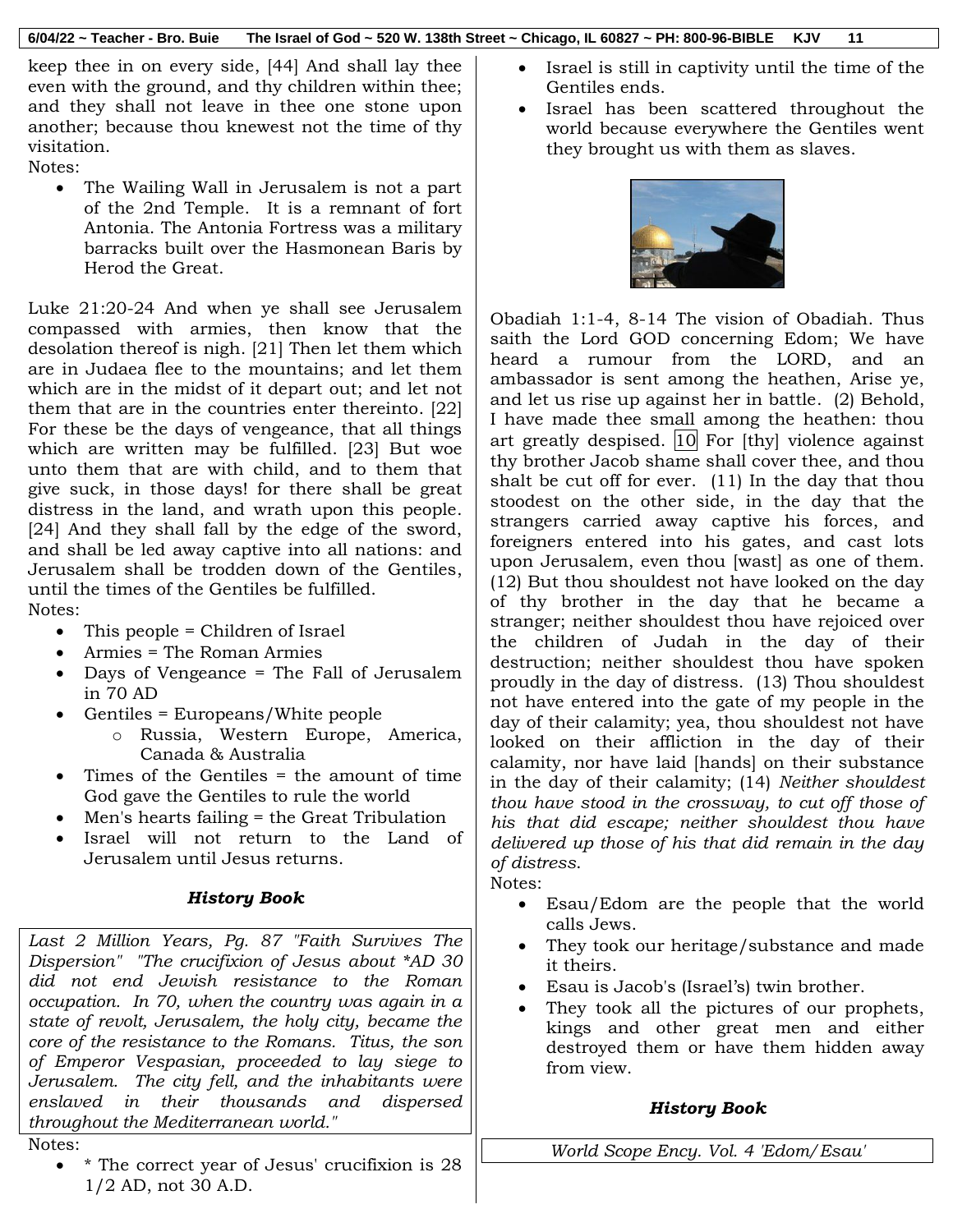Notes:

- Edom (meaning RED) dropped off the face of the earth in 70 AD.
- This is when Israel went into captivity and Jerusalem was left empty.
- Edom went in and took over the land calling themselves 'JEWS' proclaiming Israel is back. They are hidden under Israel's name.
- Edom went in and changed the land of Judah to Idumea and then back to Judah and took our culture by claiming that they are the real Jews. They never left.

Jeremiah 49:7, 10 Concerning Edom, thus saith the LORD of hosts; Is wisdom no more in Teman? is counsel perished from the prudent? is their wisdom vanished? 10 But I have made Esau bare, I have uncovered his secret places, and he shall not be able to hide himself: his seed is spoiled, and his brethren, and his neighbours, and he is not. Notes:

- $\bullet$  Teman = Esau/Edom
- Edom won't be able to hide himself anymore once Russia crosses the Euphrates and when the Lord returns.

Revelation 2:9 I know thy works, and tribulation, and poverty, (but thou art rich) and *I know* the blasphemy of them which say they are Jews, and are not, but *are* the synagogue of Satan. Notes:

 Israel is rich because we have the oracles (answers) of God.

Revelation 3:9 Behold, I will make them of the synagogue of Satan, which say they are Jews, and are not, but do lie; behold, I will make them to come and worship before thy feet, and to know that I have loved thee.



Psalms 83:1-6 Keep not thou silence, O God: hold not thy peace, and be not still, O God. [2] For, lo, thine enemies make a tumult: and they that hate thee have lifted up the head. [3] They have taken crafty counsel against thy people, and consulted against thy hidden ones. [4] They have said, Come, and let us cut them off from *being* a nation; that the name of Israel may be no more in remembrance. [5] For they have consulted together with one consent: they are confederate against thee: [6] The tabernacles of Edom, and the Ishmaelites; of Moab, and the Hagarenes;

Notes:

- Hidden ones = Children of Israel
- No one knows us (Negroes/Blacks) as the children of Israel.
- Edom = Esau/Synagogue of Satan/So-called Jew
- Ishmaelites = Arabs
- Moab = Amman, Jordan
	- o Both of Lot's sons (Moab & Ammon) live there.
- All of these people conspired together to hide and scatter the Israelites.

Obadiah 1:16, 21 For as ye have drunk upon my holy mountain, so shall all the heathen drink continually, yea, they shall drink, and they shall swallow down, and they shall be as though they had not been.  $|21|$  And saviours shall come up on mount Zion to judge the mount of Esau; and the kingdom shall be the LORD'S. Notes:

- They =  $Esau/Edom$
- Saviours = Saints (Those in the  $1<sup>st</sup>$ Resurrection)
- Zion = Jerusalem
- Mount of Esau = Where the children of Esau are, which is Jerusalem, calling themselves Jews.

# **IN CONCLUSION**

*The 'REAL' Jews (Israelites) are the Negroes and those who are claiming to be us are the 'Imposter'.*

# **EXTRA VERSES**

Genesis 3:20 And Adam called his wife's name Eve; because she was the mother of all living.

Genesis 4:1-5, 8-13, 25-26 And Adam knew Eve his wife; and she conceived, and bare Cain, and said, I have gotten a man from the LORD. [2] And she again bare his brother Abel. And Abel was a keeper of sheep, but Cain was a tiller of the ground. [3] And in process of time it came to pass, that Cain brought of the fruit of the ground an offering unto the LORD. [4] And Abel, he also brought of the firstlings of his flock and of the fat thereof. And the LORD had respect unto Abel and to his offering: [5] But unto Cain and to his offering he had not respect. And Cain was very wroth, and his countenance fell. 8 And Cain talked with Abel his brother: and it came to pass, when they were in the field, that Cain rose up against Abel his brother, and slew him. [9] And the LORD said unto Cain, Where *is* Abel thy brother? And he said, I know not: *Am* I my brother's keeper? [10] And he said, What hast thou done? the voice of thy brother's blood crieth unto me from the ground. [11] And now *art* thou cursed from the earth, which hath opened her mouth to receive thy brother's blood from thy hand; [12]